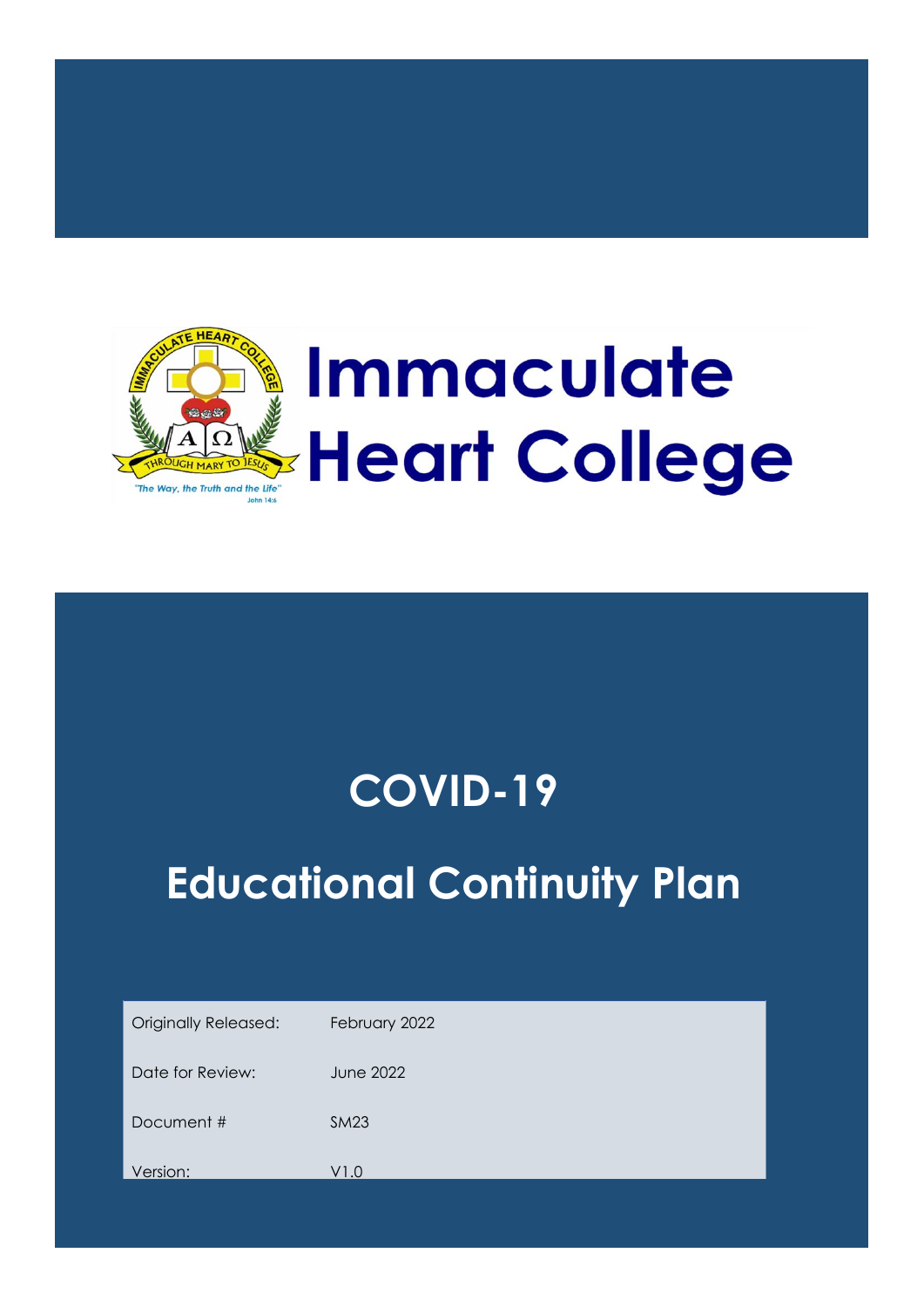

## 1.1 Objective

Immaculate Heart College (IHC) acknowledges that it has a duty of care to provide the best possible education for its students despite challenges posed by COVID 19; and the need to provide guidance should COVID-19 adversely impact the College students and/or staff.

## 1.2 Scope

This COVID-19 Contingency Plan applies to all IHC students and staff and is to be implemented where necessary in the event of one or all the following occurring;

- Extremely high student absences through self-isolation, quarantine or diagnosed cases.
- Limited staff availability through self-isolation, quarantine or diagnosed cases, or inability of the school to find appropriate relief staff in these cases.
- Full/partial school closure as directed by the WA State Government and/or Association of Independent Schools Western Australia (AISWA).

The COVID-19 Educational Continuity Plan will be enacted during times where the normal teaching and learning program is disrupted. It will be implemented on the directive of the College Principal. It is subject to adaptation and the current Government and AISWA directives will take precedence at any given time.

The College recognises that despite the online platforms available for use, it is impossible to replicate the school day remotely and will not attempt to do so. The College's priority is to provide students with the opportunity to continue their education in a meaningful, yet viable manner given the circumstances.

In all cases SEQTA will be the main learning management system (LMS) utilised by staff and students. This will be complemented by Microsoft Teams as the main communication system. Support for the use of both SEQTA and Teams is available to staff and students, and this will be (a) checked and confirmed for all staff/students, and (b) validated and assessed for viability and utility into the future.

Staff must be available (provisional as to their own health) for contact during school hours and it is envisaged that classes will have significant scope for online contact with teaching staff within said hours/within reasonable limits. In the event of a skeleton staff, collaboration across schools and cohorts, and support staff, will ensure there is a level of content speciality available to students.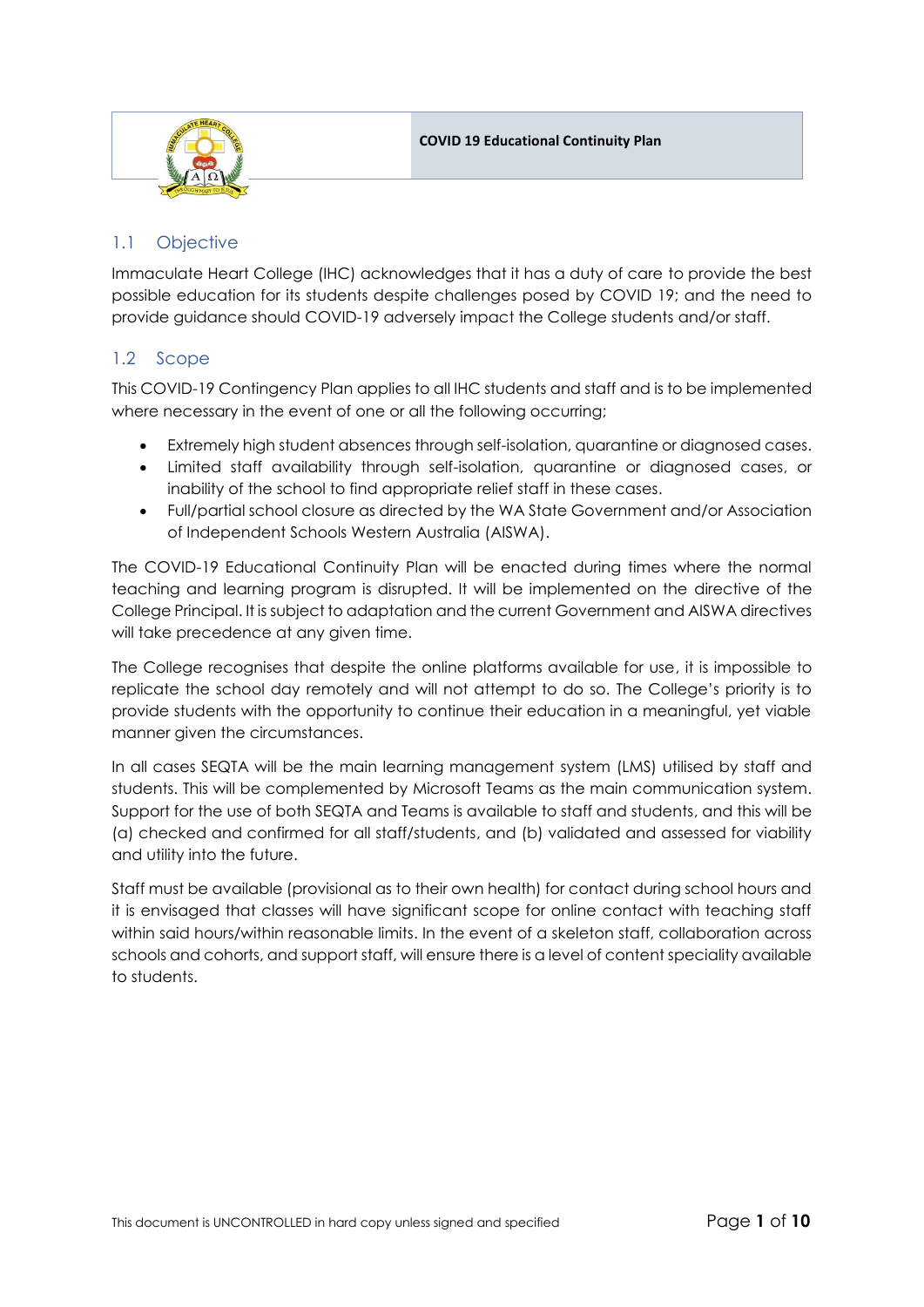## 1.3 Continuity Plan

#### 1.4 Student Wellbeing

IHC prioritises the health and well-being of its students, staff, and the wider school community. We recognise that remote learning can pose many challenges for the whole school community.

For these reasons, the College will follow, as close as is practicable, the same routines as a normal College day, depending upon the age of the students.



To transition to remote learning, a summary of important components of remote learning has been provided below.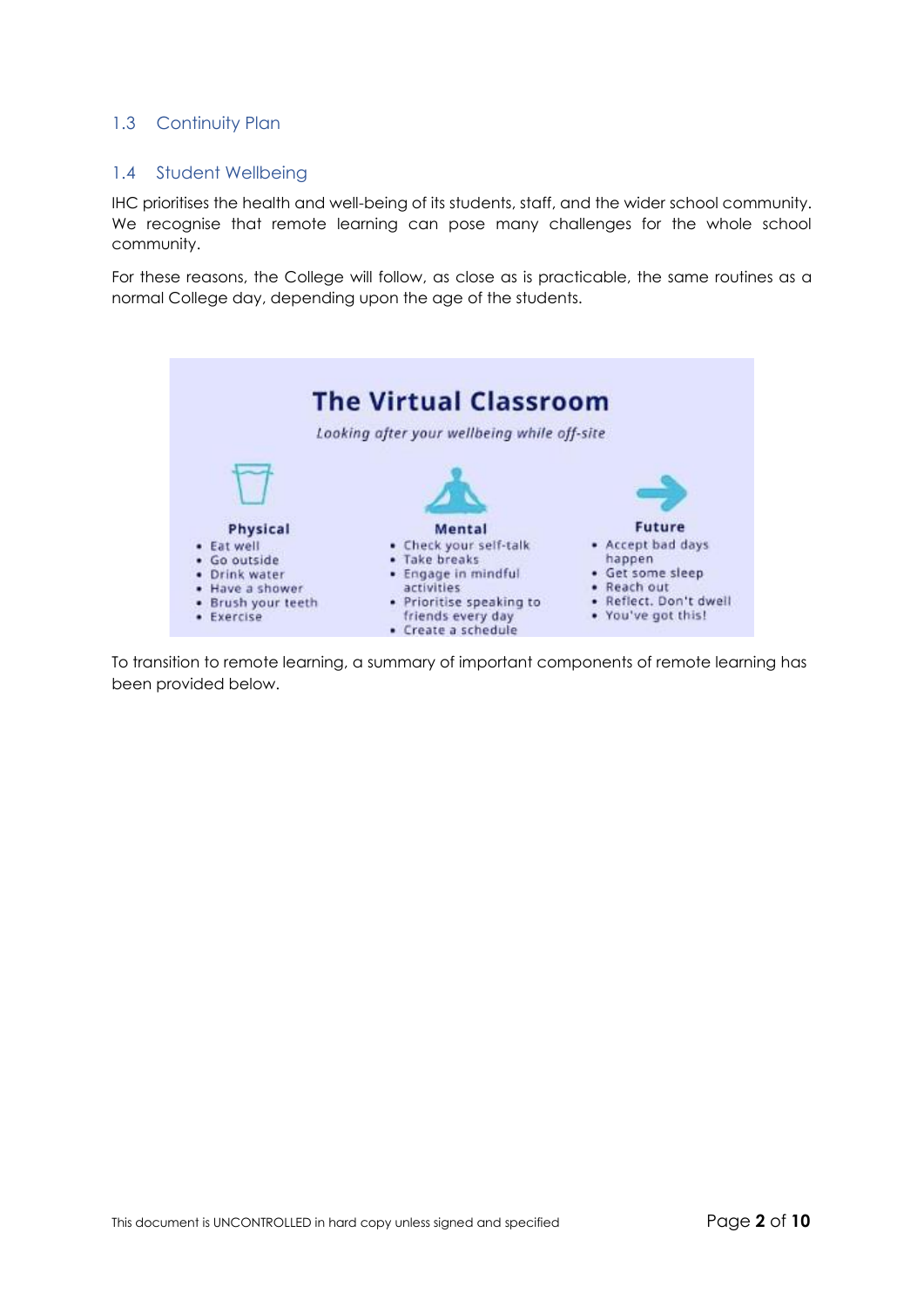

## 1.5 Teacher and student preparedness for remote learning

The College recognises that effective remote learning via SEQTA and Microsoft Teams doesn't 'just happen'. There are several activities that the College has been conducting to prepare both teachers and students for the potential remote learning scenario. To help facilitate the process, teachers have undertaken:

- training in use of Microsoft Teams
- followed online SEQTA help video's and been given one-on-one tutorials to assist with their knowledge of the SEQTA program.

Students have been:

- practicing the use of Microsoft Teams in designated classes
- asked to submit assignments and access course information via SEQTA.

If students are having difficulties accessing SEQTA, they have been encouraged to resolve the issue with the College IT staff.

#### 1.6 Access to internet and IT equipment

In a few instances, some students do not have suitable internet, or an operable laptop to complete set tasks and call in each day. In this instance, a hardcopy educational Remote Learning Pack (RLP)may be arranged.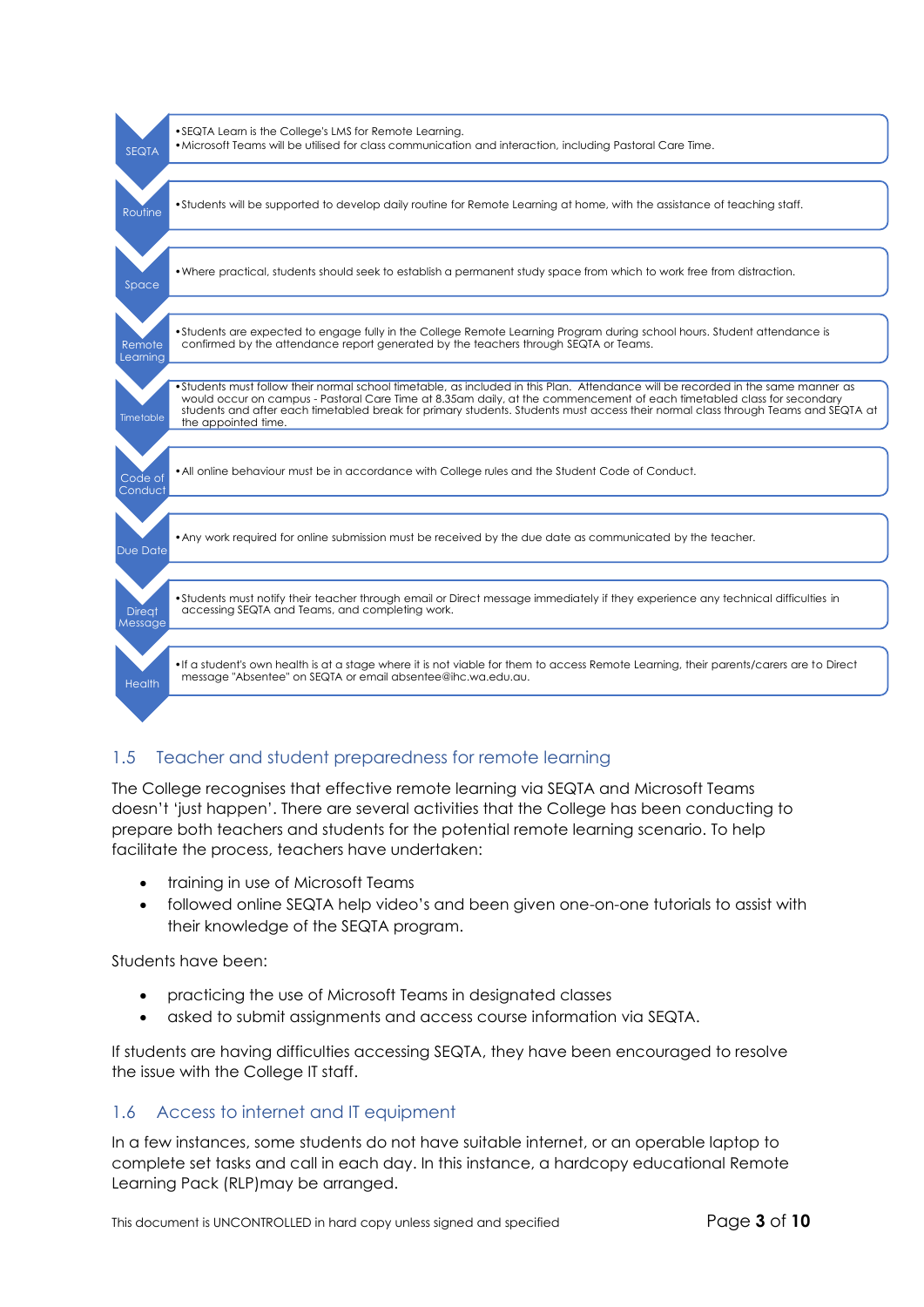It is the parent/carer's responsibility to advise reception of the IT issue so alternate education arrangements can be considered. Reception will request the family to complete a form and return it for approval by the Principal.

For the approved students, the educational RLP may include core subjects (Mathematics, English, Science and HaSS) and some, but not all, specialist subjects. These packs will be available for pick up from a designated place outside of Reception weekly, on a Monday morning (11am).

Upon the cessation of the week (Friday, 2pm), the work must then be dropped back to the College. Reception staff will scan the student work for the appropriate teacher to mark.

**Those wishing to apply for the hard copy RLP, are to do so initially via Reception, with a formal approval required by the Principal before packs will be collated for the designated students.**

## 1.7 Absenteeism

Students that are sick or absent from their daily check ins are to log this with the College. Even though students may be at home, attendance statistics are still required by the Department of Education and are required for College funding.

In the event that a child is sick, please contact Reception and inform the College. In the event the child is affected by symptomatic COVID19 conditions then please advise of this.

The College acknowledges that all families have their own pressures created by a remote learning scenario. A discussion with the Pastoral Care Teacher will be required to ensure that each student is catered for, in a way that is equitable for the situation.

## 1.8 Technical Support

During the period of remote learning, all students, and parents/carers are able to contact Administration to book a phone appointment with our IT Support team, Mrs Carmel Taylor or our SEQTA Leader, Mrs Hasoly Tran. There are plenty of 'how to' videos on SEQTA so these should be reviewed in the first instance.

## 1.9 Teacher Support

Teachers are available during the normal College hours 8.30 – 3.30pm to provide support. Teachers are not expected to be on call after these hours. Parents/carers may book a time with the teacher directly, or via Reception, in accordance with normal parent/carerteacher meeting protocols.

In addition to teacher availability, teachers may also assist students by providing videos and online instructions where the class program allows. It is suggested that students follow this guidance before seeking out other support.

## 1.10 Procedures

The Educational Continuity Plan for each learning area is slightly different based on ageappropriate teaching and learning strategies. These age-appropriate differences are outlined below.

Attendance will be taken at the commencement of Pastoral Care Time (PCT) each morning, and at designated times during the day, based on the age of the student. This information shall be reported to Administration via SEQTA, to meet the Department of Education attendance guidelines.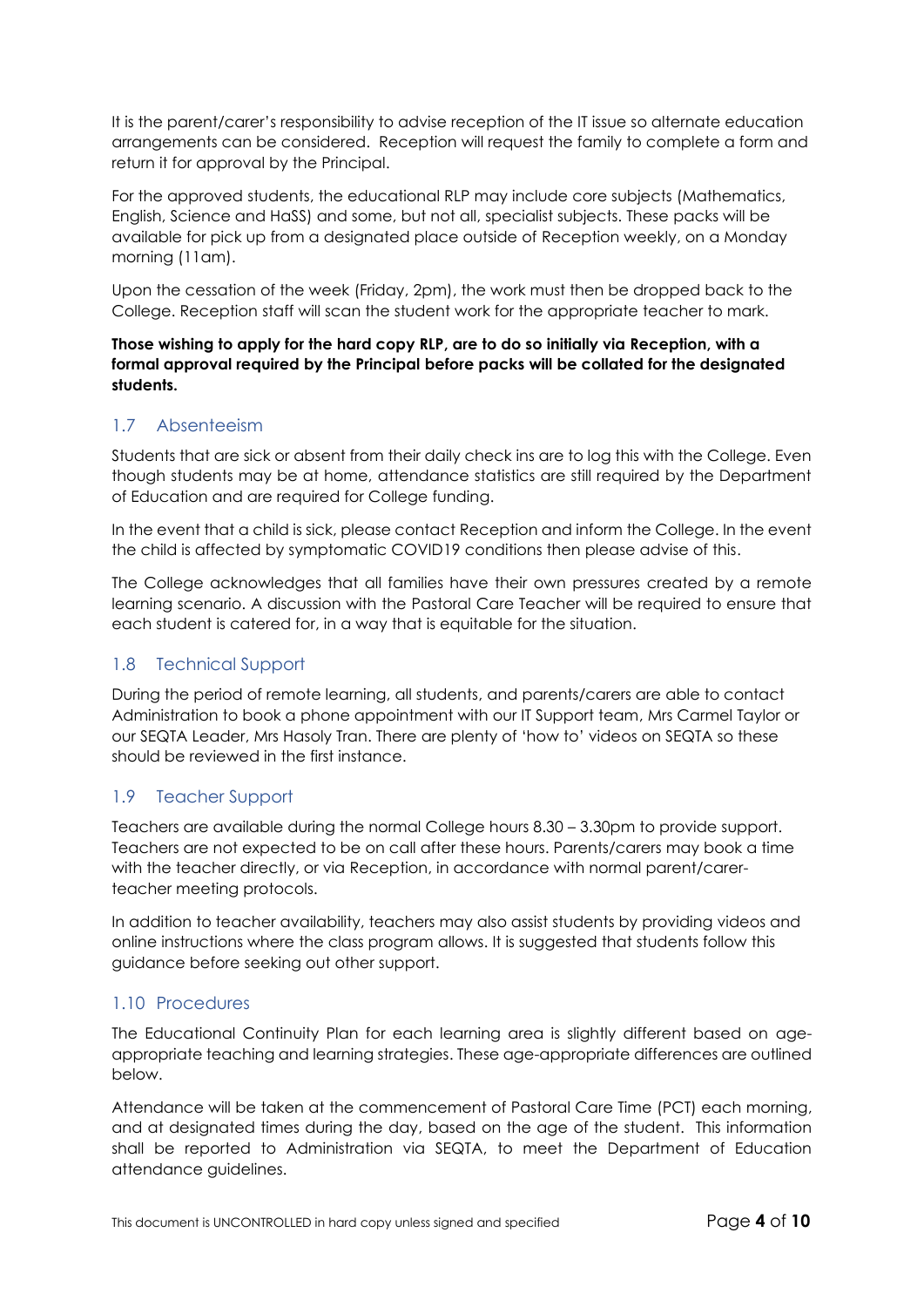#### Expected Protocols on Microsoft Teams

To maximise the learning opportunities provided by Teams, the following must be adhered to by all students.

Students must:

- Have the microphone muted when joining a Teams meeting.
- Either have the camera off or displaying their face no other images to appear.
- Not turn the microphone on unless directed by the teacher or have a question in relation to the lesson.
- Ensure that all posts are relative to the lesson.
- Always treat each other and the teacher with respect and dignity.
- Not talk over anyone at any time.
- Not distract others or prove detrimental to the scheduled learning either through visible distractions or digital messaging, sending of irrelevant information, pictures, memes, links, films, etc.

Any behaviour to the contrary will be recorded in SEQTA and parents will be contacted.

## 1.11 Early Learning (Kindergarten – Year 2)

Students are to log into Microsoft Teams at **8.30am** daily for attendance to be taken by the classroom teacher. The teacher will facilitate a morning prayer and provide instruction for the daily activities; however, due to the age of the children and the high levels of technical support needed (when working on a device) Teams will not be used for explicit teaching. It is considered ineffective to engage successfully in an educational setting with children online at this age.

Microsoft Teams will be the main communication tool between the College and the student, for attendance, instruction, social and emotional learning, and connectedness.

All students will need to access SEQTA for tasks that have been uploaded into the daily forum section. These tasks are to be completed in a self-paced environment. The classroom teacher can be contacted on SEQTA for concerns or queries relating to the work given.

For ease of communications, set tasks will be transferred in a subject area grid with any resources required. The grid will be divided into:

|        | English | <b>Mathematics</b> | Integrated<br>Learning Areas | Social Emotional |
|--------|---------|--------------------|------------------------------|------------------|
| Task 1 |         |                    |                              |                  |
| Task 2 |         |                    |                              |                  |

Teachers will provide a choice of two tasks to be completed for English and Mathematics; these tasks will allow for differentiation of the curriculum and parent support levels. Some parents will be highly available and supportive during online learning whilst others will be trying to maintain their own work from home or caring for multiple children at home.

The information within the grid will outline required resources. These may include online learning videos and/or how-to instructions.

The Social Emotional learning within the Early Learning Childhood (ELC) years is the area most at risk during isolation periods from COVID. Within the Social and Emotional learning of the grid,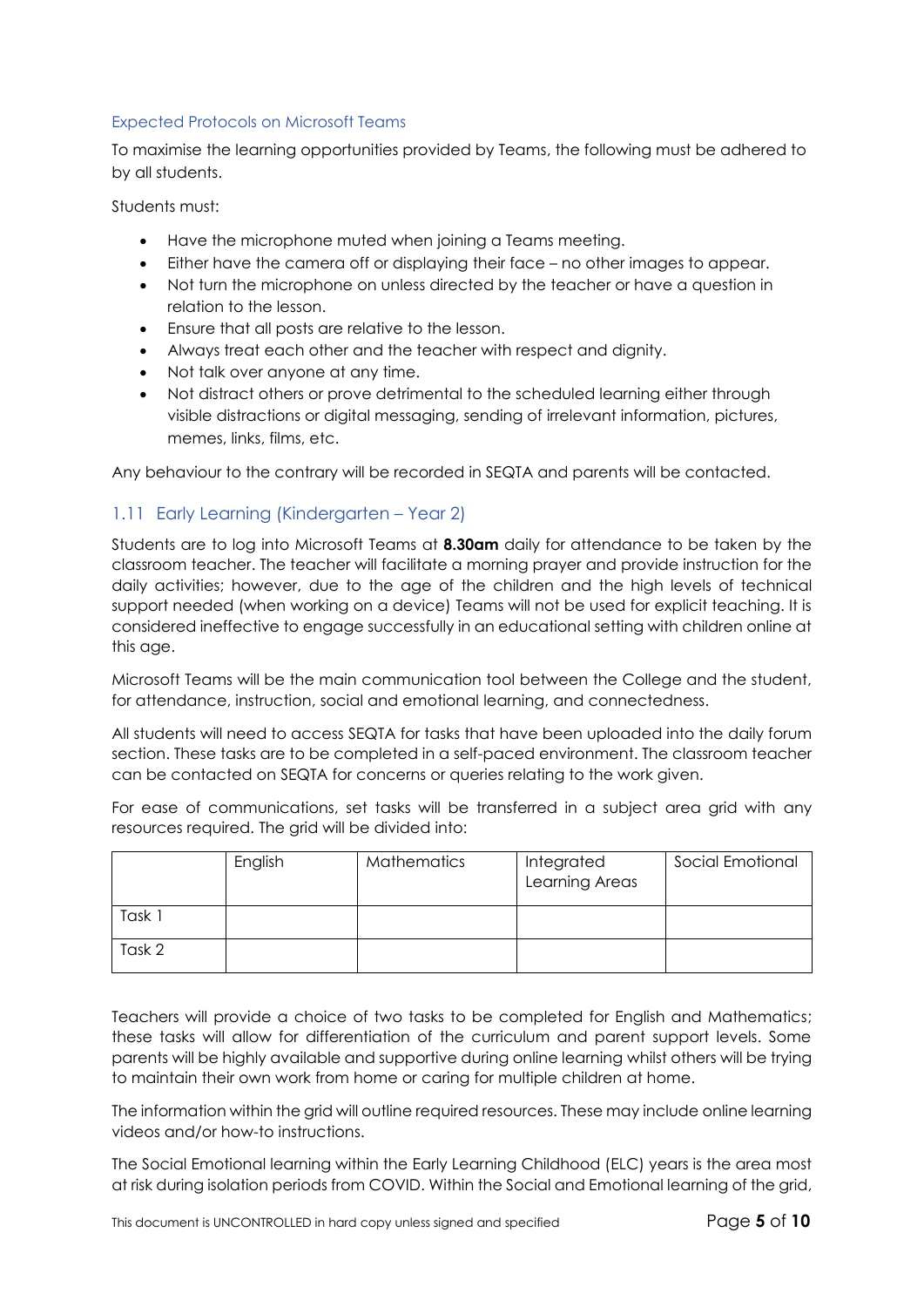teachers will place suggestions on ways the students can connect with others outside their homes.

#### Submitting of Work

Parents/carers are requested to take a photograph or scan and upload their children's work. All set tasks are to be submitted via the student portfolio in SEQTA.

In cases, for both Primary and Secondary, the relative Student Assessment and Reporting Policy (SM09 or SM13) shall apply. In these policies, deductions for late submissions per day will apply. Students who do not submit work with no attempt to contact the learning area teacher will receive a mark of zero.

#### 1.12 Middle School (Year 3 – Year 6)

Students are to log into Microsoft Teams at **8.30am** daily for attendance to be taken by the classroom teacher. The teacher will facilitate a morning prayer and provide instruction for the morning activities.

Students are then required to log into Microsoft Teams at **12.55 am** for the afternoon attendance to be taken and class instructions to be provided. **In addition to these official check-in times, the class teacher may require students to call in via Microsoft Teams at another time within College hours, for further instruction.**

Microsoft Teams will be the main communication tool between the College and the student, for attendance, instruction, Social and Emotional learning, and connectedness.

All students will need to access SEQTA for tasks that are to be completed in both a self-paced environment and for teacher -led direct instruction. The classroom teacher can be contacted on SEQTA within reasonable (or specified) time limits for concerns or queries relating to the work given.

#### Submitting of Work

Students are to submit set tasks via the student portfolio in SEQTA.

In cases, for both Primary and Secondary, the relative Student Assessment and Reporting Policy (SM09 or SM13) shall apply. In these policies, deductions for late submissions per day will apply. Students who do not submit work with no attempt to contact the learning area teacher will receive a mark of zero.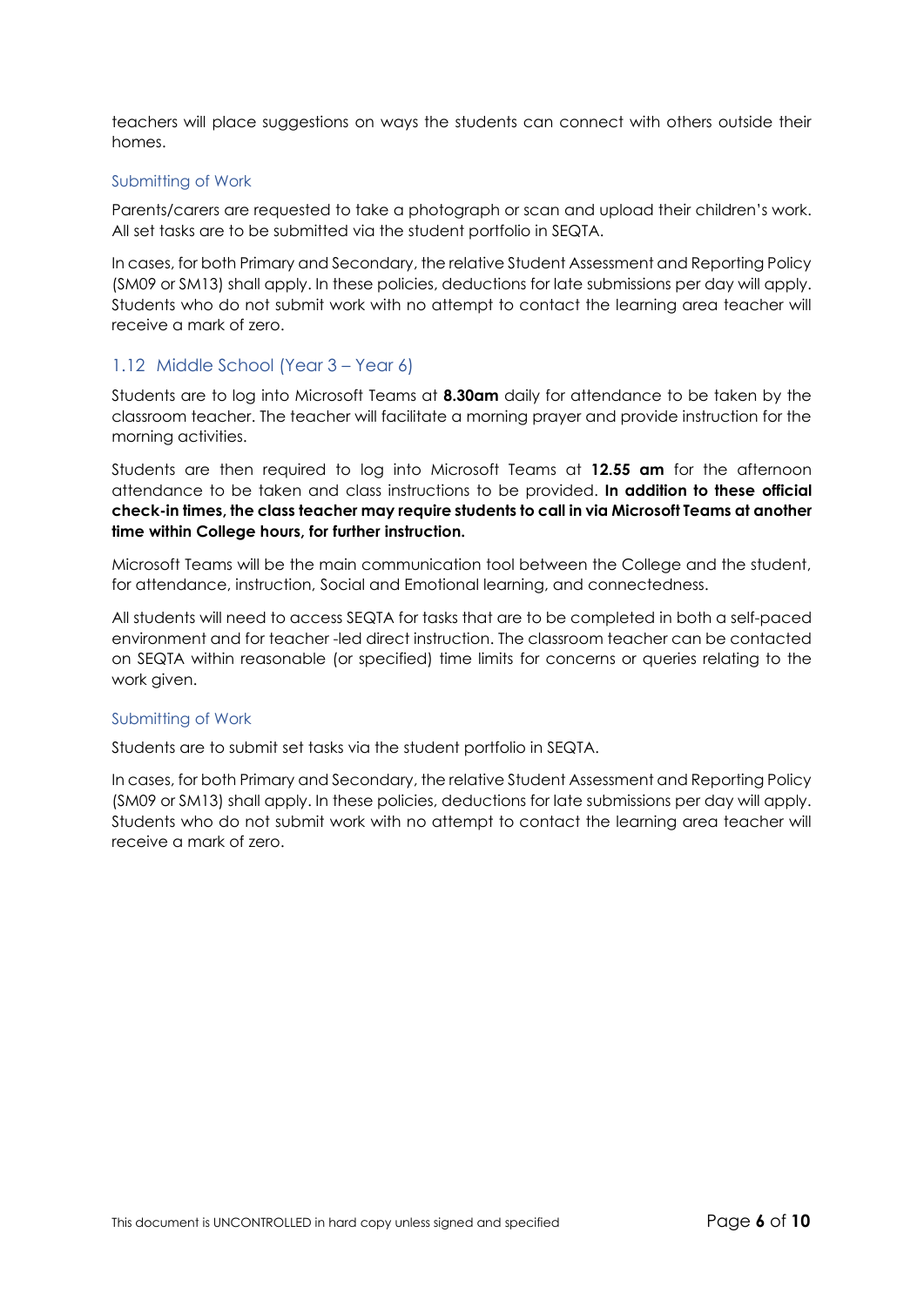## **COLLEGE TIMETABLE FOR REMOTE LEARNING Years 3-6**

As highlighted below, during the isolation period, the class timetable for Years 3-6 will change slightly in which students are to have breaks earlier in the normal school day. The afternoon check-in with the class teacher is to occur after the lunch break.

| <b>2022 IHC Remote Learning Primary School</b> |                                                                                 |        |         |                                                                          |          |        |
|------------------------------------------------|---------------------------------------------------------------------------------|--------|---------|--------------------------------------------------------------------------|----------|--------|
| <b>Timetable</b>                               |                                                                                 |        |         |                                                                          |          |        |
| Period                                         | Time                                                                            | Monday | Tuesday | Wednesday                                                                | Thursday | Friday |
|                                                |                                                                                 |        |         | 8.30 – 8.45am Pastoral Care Time – check in via Teams (attendance taken) |          |        |
|                                                | 8.45 am                                                                         |        |         |                                                                          |          |        |
| 2                                              | 9.35 am                                                                         |        |         |                                                                          |          |        |
|                                                | 10.25 am - RECESS 20 minute break – Eat, stretch your legs, get some fresh air, |        |         |                                                                          |          |        |
|                                                | screens and phones down!                                                        |        |         |                                                                          |          |        |
| 3                                              | 10.45 am                                                                        |        |         |                                                                          |          |        |
|                                                | 11.35 am                                                                        |        |         |                                                                          |          |        |
|                                                | 12.25 pm - LUNCH 30 minute break – Eat, stretch your legs, get some fresh air,  |        |         |                                                                          |          |        |
| screens and phones down!                       |                                                                                 |        |         |                                                                          |          |        |
| 5                                              | 12.55pm                                                                         |        |         | - check in via Teams (attendance taken)                                  |          |        |
| 6                                              | 1.35 <sub>pm</sub>                                                              |        |         |                                                                          |          |        |
|                                                | 2.25 <sub>pm</sub>                                                              |        |         |                                                                          |          |        |

**FINAL BELL 3.15pm daily**

## 1.13 Secondary School (Years 7-12)

Secondary students will log onto Microsoft Teams daily at **8.30am** for Pastoral Care attendance to be taken and pastoral matters to be attended to.

The Secondary School Timetable remains operational during the period of isolation in which the **student must join a class meeting via Microsoft Teams per period.** The use of Teams is/may be only for an initial check-in rather than a normal classroom lesson. However, it is required that a check-in occurs via Teams for each normal lesson.

For example, on a Monday, Year 8 students would normally attend:

- HaSS Period 1: students are to join the HaSS Microsoft Teams meeting at 8.45am. Mr Brennan may set work and direct students to SEQTA for additional information.
- Science Period 2: 9.35am, students are to join the Science Microsoft Teams meeting with Mrs Thomasson.

Students are to attend all lessons as set out in the timetable below; even if they are an Elective. Some work may be set on SEQTA and students will be required to check SEQTA daily.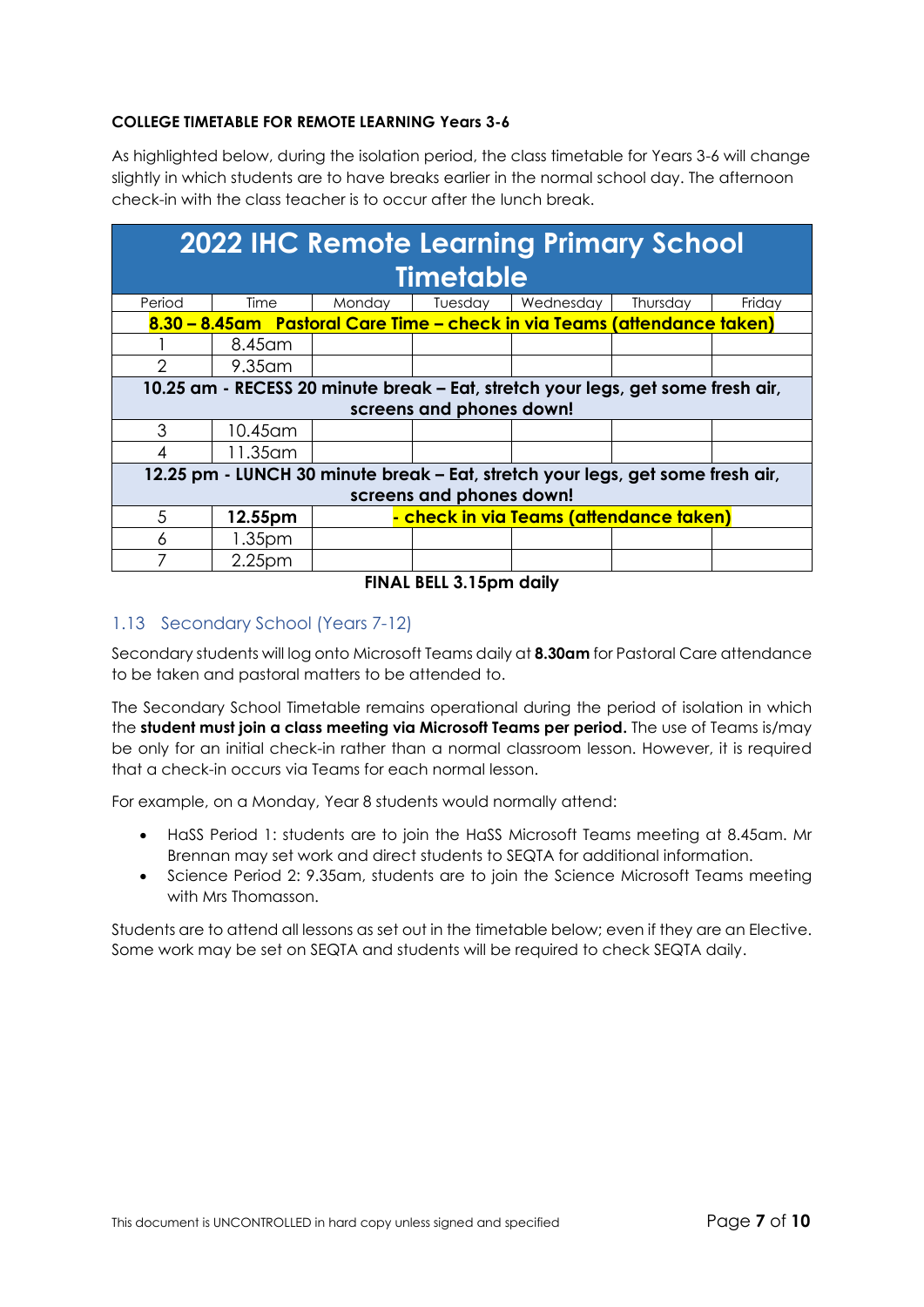#### **COLLEGE TIMETABLE FOR REMOTE LEARNING Years 7-12**

| <b>2022 IHC Secondary School Timetable</b> |                                                                                |        |                          |                                                                                 |          |        |
|--------------------------------------------|--------------------------------------------------------------------------------|--------|--------------------------|---------------------------------------------------------------------------------|----------|--------|
| Period                                     | Time                                                                           | Monday | Tuesday                  | Wednesday                                                                       | Thursday | Friday |
|                                            |                                                                                |        |                          | 8.30 – 8.45am Pastoral Care Time – check in via Teams (attendance taken)        |          |        |
|                                            | 8.45 am                                                                        |        |                          |                                                                                 |          |        |
|                                            | $9.35$ am                                                                      |        |                          |                                                                                 |          |        |
|                                            |                                                                                |        |                          | 10.25 am - RECESS 20 minute break – Eat, stretch your legs, get some fresh air, |          |        |
|                                            |                                                                                |        | screens and phones down! |                                                                                 |          |        |
| 3                                          | 10.45 am                                                                       |        |                          |                                                                                 |          |        |
|                                            | 11.35 am                                                                       |        |                          |                                                                                 |          |        |
|                                            | 12.25 pm - LUNCH 30 minute break – Eat, stretch your legs, get some fresh air, |        |                          |                                                                                 |          |        |
| screens and phones down!                   |                                                                                |        |                          |                                                                                 |          |        |
| .5                                         | 12.55pm                                                                        |        |                          |                                                                                 |          |        |
| 6                                          | 1.35 <sub>pm</sub>                                                             |        |                          |                                                                                 |          |        |
|                                            | 2.25 <sub>pm</sub>                                                             |        |                          |                                                                                 |          |        |

**FINAL BELL 3.15pm daily**

#### Submitting of Work

All assignments are to be submitted via the SEQTA platform.

In cases, for both Primary and Secondary, the relative Student Assessment and Reporting Policy (SM09 or SM13) shall apply. In these policies, deductions for late submissions per day will apply. Students who do not submit work with no attempt to contact the learning area teacher will receive a mark of zero.

### 1.14 ATAR Students

#### ATAR course written examinations

The School Curriculum and Standards Authority (the Authority) continues to work towards ensuring that the 2022 ATAR course written examination period will go ahead as scheduled from 31 October 2022.

The written examinations will be the same length of time, and in the same format, as indicated in the syllabuses for each course.

As in previous years, the Authority has contingency plans for the ATAR course written examinations in the event that these are required.

#### Online Literacy and Numeracy Assessment (OLNA)

The Authority continues to work towards ensuring that the 2022 OLNA rounds 1 and 2 go ahead as scheduled, commencing 28 February 2022 and 29 August 2022 respectively.

As in previous years, the Authority has contingency plans for additional OLNA rounds in the event that these are required.

The College will advise of the dates for OLNA via SEQTA and school newsletter/communications from the Principal.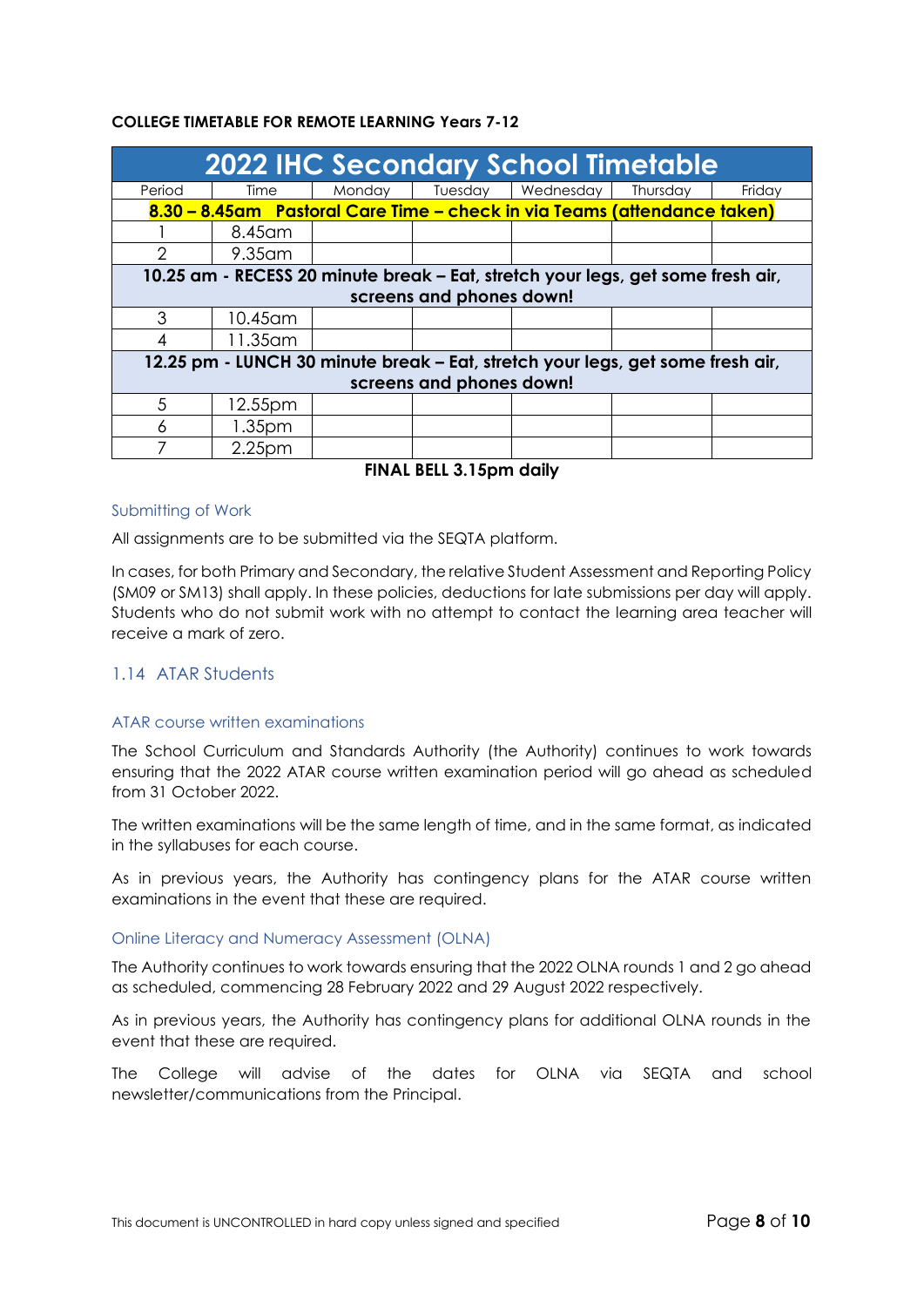#### Externally set tasks

All students enrolled in a General Year 12 course and/or a Foundation Year 12 course are required to complete the Externally Set Task (EST) developed by the Authority for that course.

The EST is compulsory and forms part of the school-based assessment and is included as a separate Assessment Type with a weighting of 15% for the pair of units.

Unless otherwise advised, the ESTs will be facilitated between 2 May 2022 and 20 May 2022.

#### Assessments and authentication of work

In all cases, assessment types and weightings, as stipulated in the Authority's course syllabus will not be changed unless specified by the Authority. The following principles of assessment shall continue to apply during the remote learning period.

- Assessment is an integral part of teaching and learning
- Assessment should be educative
- Assessment must be fair
- Assessment should be designed to meet its specific purpose/s
- Assessment should lead to informative reporting
- Assessment should lead to school-wide evaluation processes
- Assessment should provide significant data for improvement of teaching practices.

Assessments are to be advised via SEQTA in the normal timetabled period and conducted via Microsoft Teams for accountability. In addition to this, all students will be required to complete a validation task on their return to school. This is requested by the Authority.

Where authorised by the Authority, some classes will use modified assessment tables due to COVID19. These are available on the SCSA website, and all assessment outlines are made available on the SEQTA course page.

In cases, for both Primary and Secondary, the relative Student Assessment and Reporting Policy (SM09 or SM13) shall apply. In these policies, deductions for late submissions per day will apply. Students who do not submit work with no attempt to contact the learning area teacher will receive a mark of zero.

#### Endorsed programs (including workplace learning)

All College endorsed programs will continue as planned, if possible and practicable. If the endorsed program cannot be continued via remote learning, then these students will be offered an additional endorsed program that can be completed online such as those that cover Microsoft Word programs. This allows students to continue to accrue unit credits towards their Western Australian Certificate of Education (WACE).

In the case of remote learning, existing part-time paid employment can be used to satisfy requirements of Authority Developed Workplace Learning (ADWPL).

#### 1.15 Supporting Information

• *School Curriculum Standards Authority 2022. Curriculum and Assessment Advice-COVID19<https://scsa.wa.edu.au/curriculum-assessment-covid-19/for-teachers>*